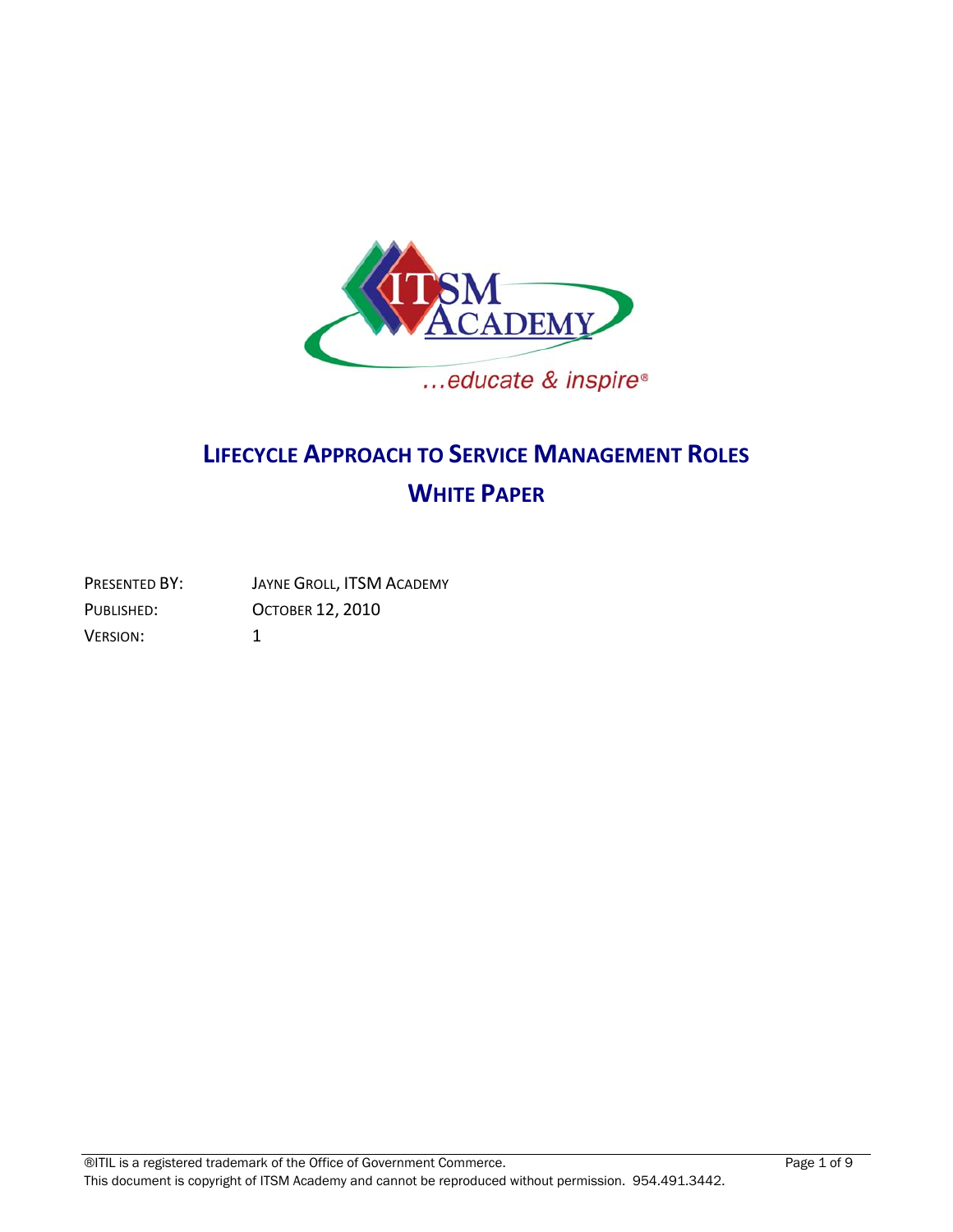While designing a process may be challenging, the assignment of roles and responsibilities can also be daunting. Who should own the process? Manage it? Execute it? Where should the roles sit in our organization?

The IT infrastructure Library™ (ITIL®) defines 26 IT Service Management (ITSM) processes, with the best practice recommendation that each of these has a designated and accountable owner. Each process also requires one or more process managers who are responsible for overseeing process activities on a day-to-day basis and driving the efficiency and effectiveness of the outcome. Of course, for many organizations, it is not realistic that 26 individual owners, and perhaps 26 more process managers, be assigned. Grouping ownership of similar processes has always been a practical option. However, the logic of process ownership combinations has not always been apparent. This whitepaper will explore a lifecycle approach to process ownership, management and execution.

# **What is a Role?**

Before we begin to assign roles, we have to first understand what a role is (and isn't). By ITIL's definition,

# *A role is a set of connected behaviors or actions performed by a person, team or group in a specific context.*

The definition has three distinct messages. First, a role must execute a series of connected behaviors or actions that have been defined *by a process*. Next, the connected behaviors or actions must be assigned to and performed by *an individual, team or structured group* (such as a department or business unit). Finally, the connected behavior or actions must be performed by a designated person, team or group *in a specific context or situation.* Under a different set of circumstances, that person, team or group may be performing other connected behaviors or actions and therefore playing a different role. As a result, one individual or team can assume multiple roles. For example, a member of the Network Support team may at times diagnose an incident (Incident Management), investigate the root cause of a problem (Problem Management), or perform a project-related task (Project Management).

Role assignment does not need to change your organizational chart or require the involvement of Human Resources. Service Management roles can be assimilated into existing job descriptions or, if agreed, can create new positions.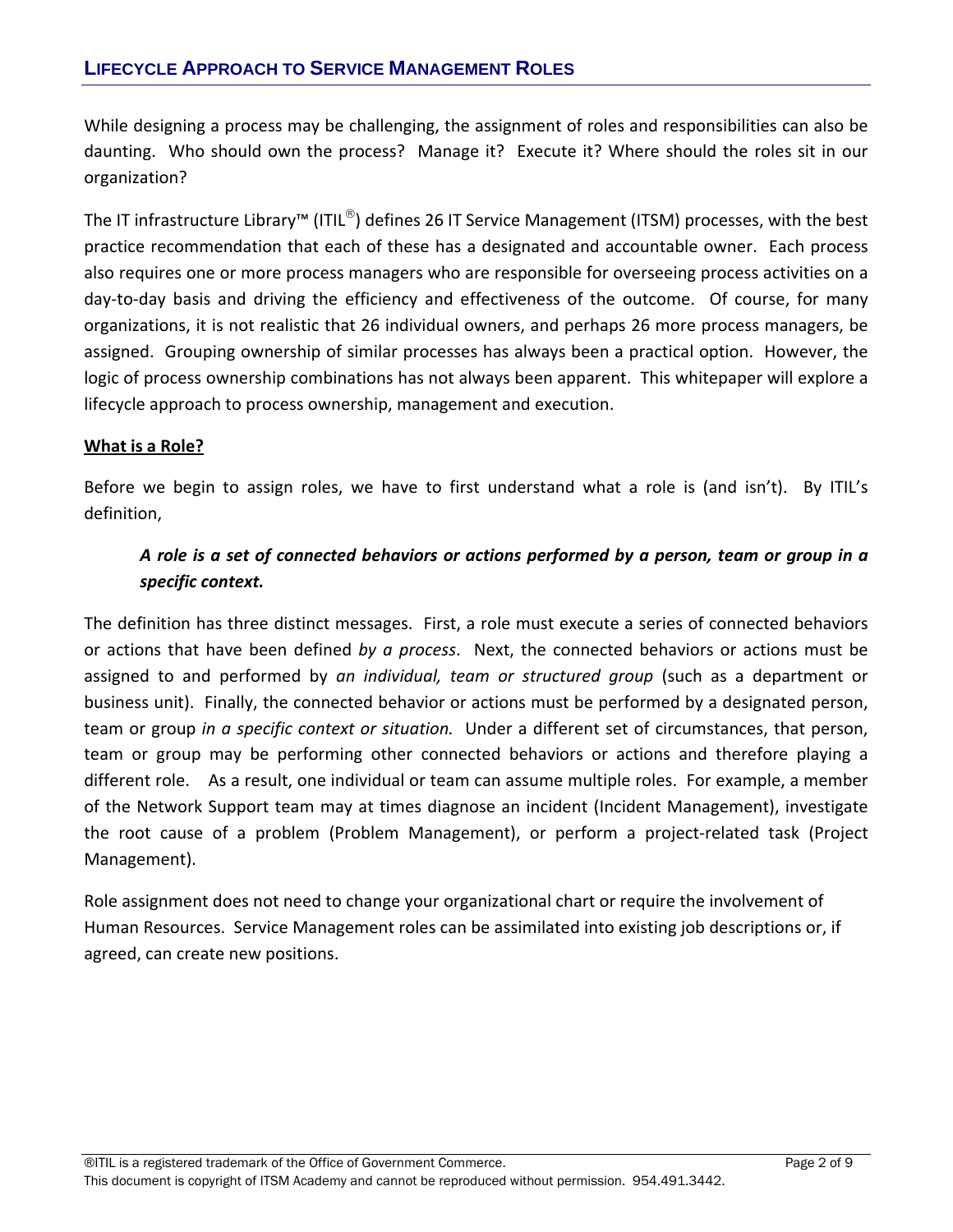# **RACI Models**

There are four "parts" that any role can play in a specific activity or process:

- **R**esponsible for execution
- **A**ccountable for results
- **C**onsulted for their expertise
- **I**nformed through communication tailored to their needs

A RACI model (also known as an ARCI model or authority matrix) is an excellent high‐level tool for mapping roles to responsibilities. While not necessarily easy to build, the process of building and agreeing on a RACI model will facilitate dialogue and encourage buy-in from key stakeholders. The return on the time and effort spent here will be apparent when negotiating Service Level Agreements, Operational Level Agreements and contracts, producing budgets and allocating resources and gaining commitment to Service Management initiatives.

|                   | <b>Service</b><br><b>Design</b><br><b>Owner</b> | <b>Service Level</b><br><b>Manager</b> | <b>Problem</b><br><b>Manager</b> | <b>Security</b><br><b>Manager</b> | <b>Procurement</b><br><b>Manager</b> |
|-------------------|-------------------------------------------------|----------------------------------------|----------------------------------|-----------------------------------|--------------------------------------|
| <b>Activity 1</b> | A,R                                             |                                        |                                  |                                   |                                      |
| <b>Activity 2</b> | A                                               | $\mathsf{R}$                           | C                                | C                                 |                                      |
| <b>Activity 3</b> |                                                 | A, I                                   | R, C, I                          |                                   |                                      |
| <b>Activity 4</b> |                                                 | A                                      | R                                |                                   |                                      |
| <b>Activity 5</b> |                                                 |                                        | A                                |                                   |                                      |

As you can see from the chart above, each role can play multiple parts for a single activity. While many roles can execute, be consulted or be informed about a specific activity, there can only be *one accountable role per activity. The accountable* role is focused on and singularly responsible for the outcome or results of that activity.

Certain roles are accountable by the nature of the work that they do:

- IT Steering Group(s)
- Senior managers
- Line managers
- Process owners
- Service owners
- Change Advisory Board(s)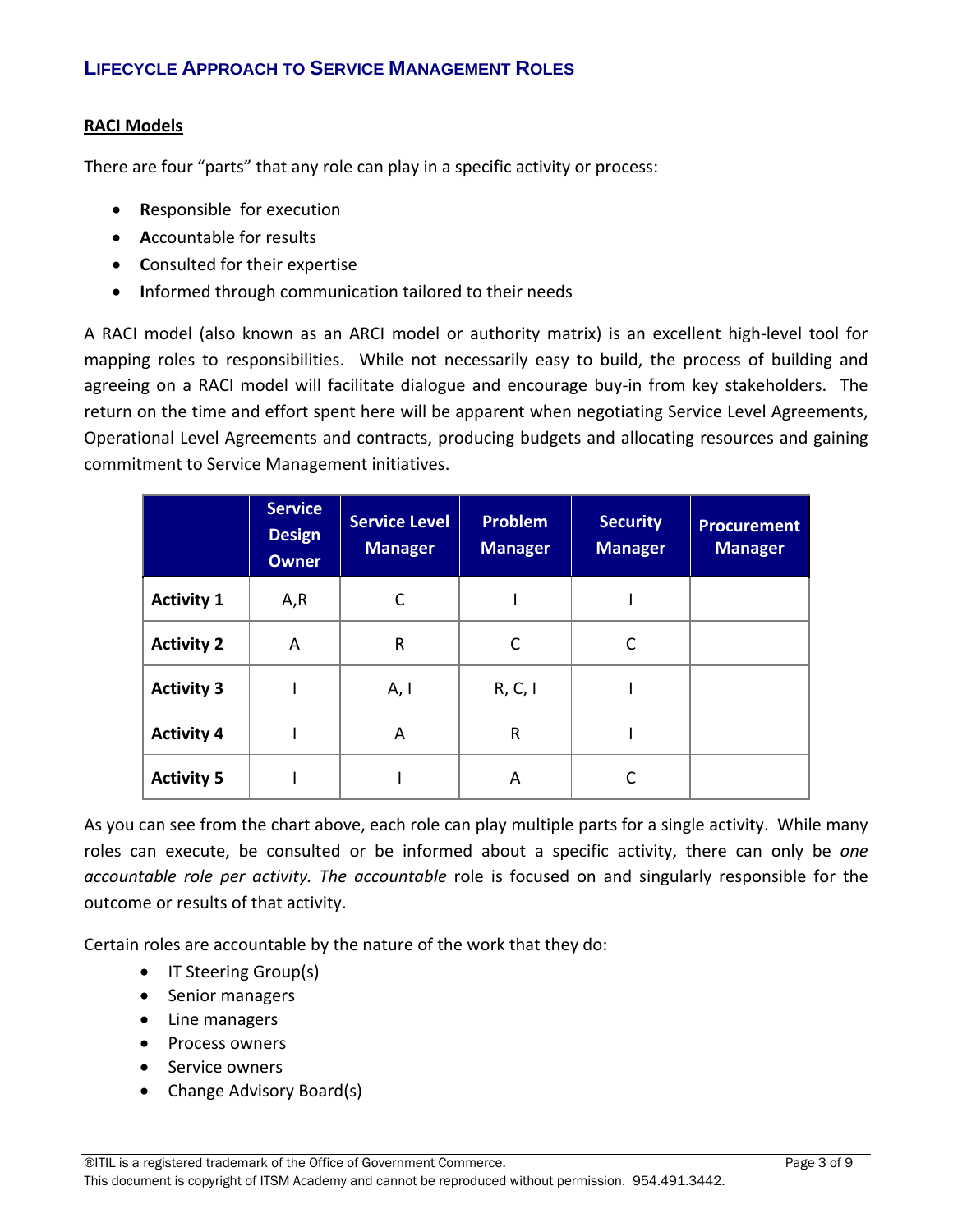## **Process Owners and Managers**

Process owners are accountable for the results of the entire (end-to-end) process. They may or may not perform the actual work. Process managers help define the process activities, oversee the budget and resource allocation and ensure conformance. They therefore must be given sufficient authority to drive the results. Process owners can delegate the management and execution of process activities to other resources.

ITIL is built around a five stage service lifecycle. If ITIL professes a service lifecycle, shouldn't we consider allocating process ownership using the same approach? Applying this logic, the natural division of accountabilities becomes an organic element of the service lifecycle through five "Stage Owners".

# **Lifecycle Stage Owners**



Lifecycle Stage Owners would be accountable for the results of all of the processes within that stage: Service Strategy, Service Design, Service Transition, Service Operation and Continual Service Improvement. The Stage Owner role would be handled by individuals or groups who perform a set of connected behaviors or actions in a specific context – e.g., during that stage of the service's life.

Stage Owners would ensure that there is only ONE of each process being executed within the entire organization, driving conformance and improvement. They may even choose to approve variances in local procedures or tools if the results or outcomes still meet agreed requirements.

Stage owners should sit at IT's enterprise level, but do not necessarily need to be titled positions unless you are establishing a Service Management Office (SMO). Generally, these owners would already be managing one or more IT units that are tasked with related activities. And remember, the "owners" are not necessarily the "doers." So whether you are a large, globalized organization or a small, local environment, the Stage Owners are accountable for results and can delegate day‐to‐day process management or execution to other resources. "Local" can be defined by region, domain, business unit, etc.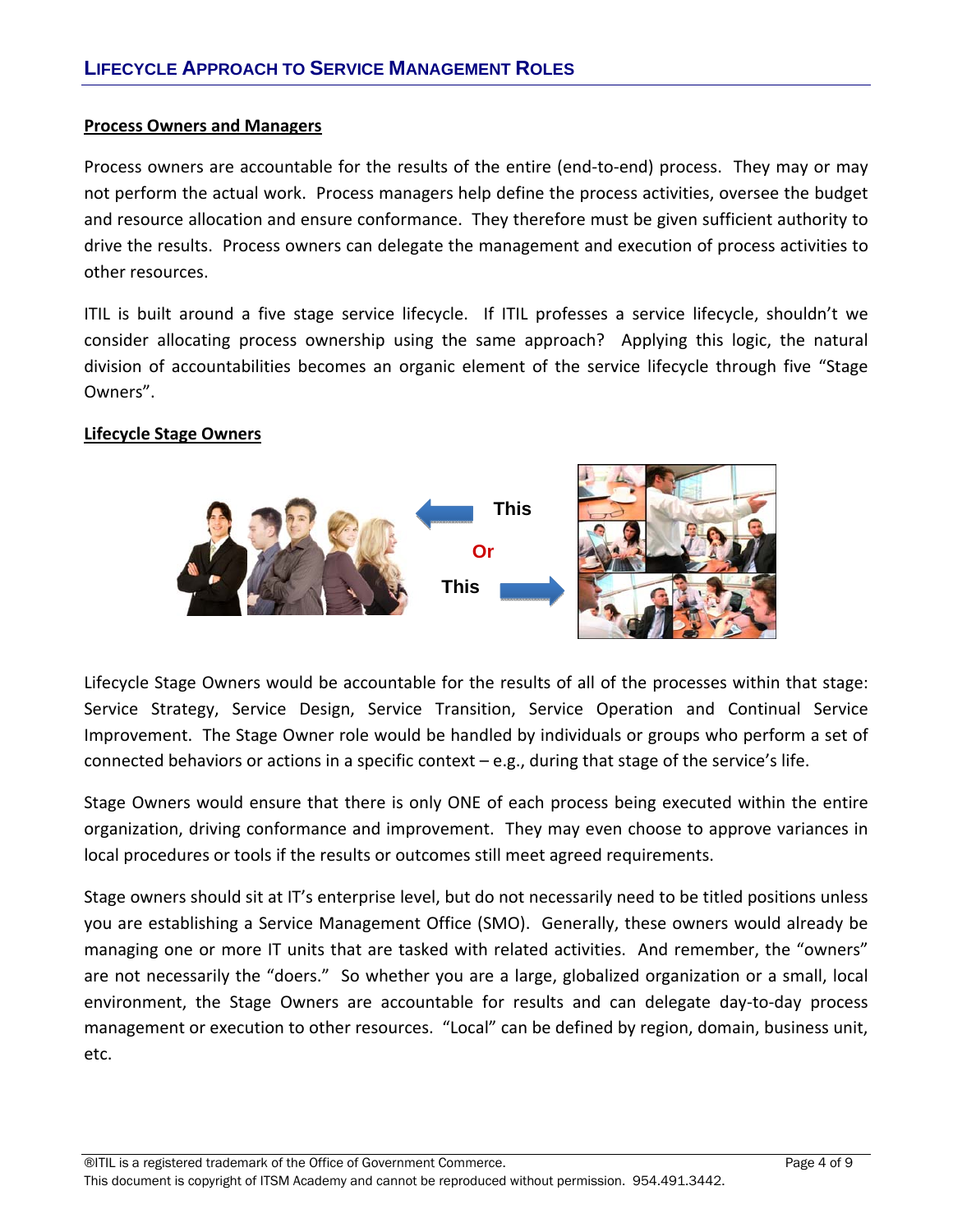Responsibilities of Lifecycle Stage Owners would include:

- Designing, improving and overseeing the implementation of stage processes
- Ensuring policies, plans, objectives, outcomes and metrics are aligned for all processes within that stage
- Ensuring stage processes are properly integrated into other stages of the lifecycle
- Assessing metrics and key performance indicators to ensure processes are meeting requirements
- Delegating process management and tasks to skilled staff at the local level
- Ensuring timely and complete deliverables and handoffs
- Communicating stage policies, performance and requirements to key stakeholders
- Approving variances in procedures and/or tools but ensuring the same results
- Working with the Continual Service Improvement Owner to identify and implement improvement opportunities to processes within that stage
- Accepting accountability for end‐to‐end results of *all* processes within that stage

The advantages of designating Stage Owners instead of Process Owners include:

- Supporting a "big‐picture" view of the service lifecycle, resulting in higher service quality
- Reducing the number of accountable process owners while increasing the possibility of delegating to multiple operational managers for the same process (e.g., local Change Managers, domain‐specific Release Managers)
- Aligning and integrating processes by and between the stages
- Limiting the likelihood of process silos
- Establishing the foundation for a SMO, if appropriate
- Ensuring sufficient authority for oversight, governance and improvement

To avoid stage silos, a high‐level ITSM RACI model should be built to document the different parts that each Stage Owner plays in their own and other stages of the lifecycle. For example, while the Service Transition Owner is accountable for Change, Release and Service Asset and Configuration Management, all of the other Stage Owners will likely play a responsible, consulted or informed role as a service transitions into the production environment.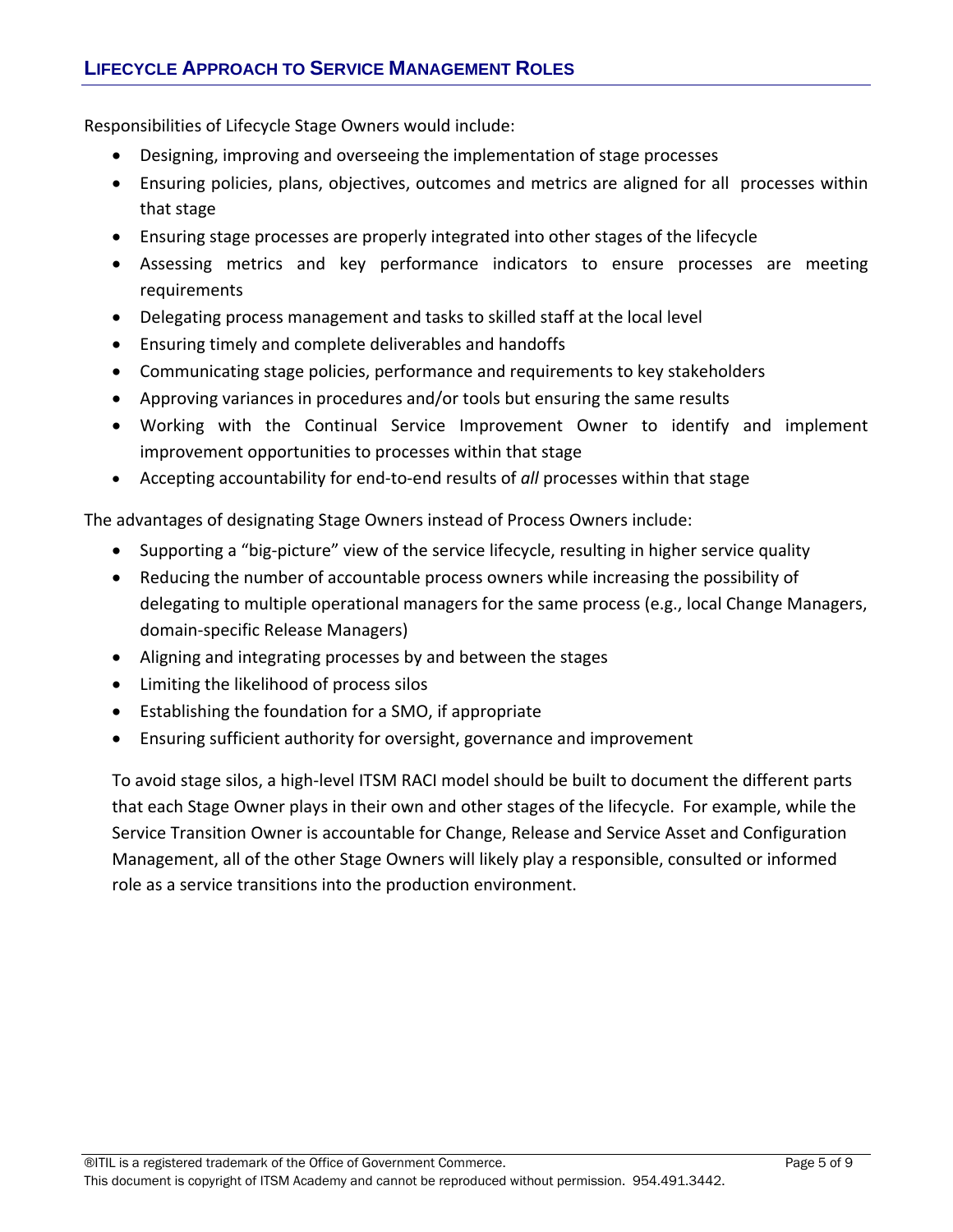## **Recommendations for Stage Ownership Assignments**

#### **Service Strategy:**

**Process ownership:** Strategy Generation, Service Portfolio Management, Demand Management, Financial Management

**Possible placement:** CIO or IT Steering Committee

#### **Service Design:**

**Process ownership:**  Service Level, Availability, Capacity, IT Service Continuity, Information Security, Service Catalog and Supplier Management

Possible placement: Application Development, Lead Business Analyst, Sales or Account Manager

#### **Service Transition:**

Process ownership: Transition Planning and Support, Change, Release, Service Asset and Configuration and Knowledge Management, Evaluation, Service Validation and Testing

**Possible placement: Project Management Office** 

#### **Service Operation:**

**Process ownership**: Event, Incident, Problem and Access Management, Request Fulfillment

**Possible placement:** Director of Operations

#### **Continual Service Improvement:**

**Process ownership:**  Service Measurement, Service Reporting, and Service Improvement (7‐ Step Improvement Process)

**Possible placement:** Senior Data Analyst, Internal Auditor, Service Manager, Quality Manager

#### **Process Management**

The beauty of assigning accountability to five Stage Owners lies in the opportunity to now delegate the management and execution of the processes to *multiple* resources. The operational roles can be assimilated into the responsibilities of existing positions and mapped to responsibilities using a RACI model. For example, instead of trying to pick a single Change Manager for the entire organization, you may now delegate authority to several Change Managers – perhaps by region or business unit – to manage changes that are within their subject matter expertise.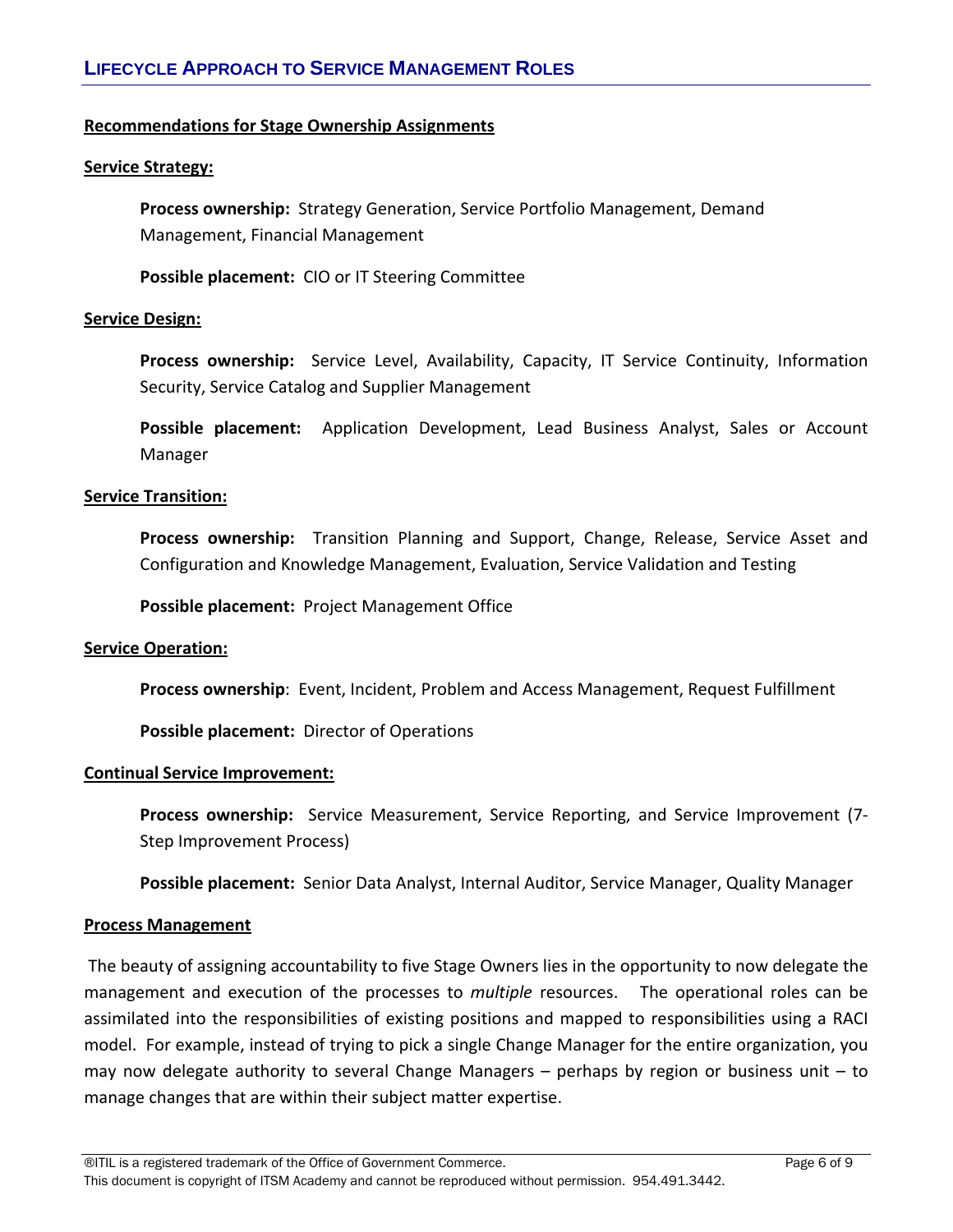

All staff involved in Service Management processes must be trained and committed to following the processes as approved by the Stage Owner. The Stage Owners will also need to define thresholds for local versus enterprise activities and empowerment. Although one group or team could manage multiple processes, avoid combining roles from different lifecycle stages. Combining roles from different stages may create role confusion and dilutes the concept of a service lifecycle.

# **The Service Management Office (SMO)**

The five Stage Owner accountability approach naturally lends itself to the formation of a SMO. Similar to a Project Management Office, the SMO is an organizational unit for process owners and managers.

The SMO should be led by a certified ITIL Expert™ with advanced knowledge of all stages and processes within the service lifecycle. This leader would own and be accountable for the entire Service Management Program.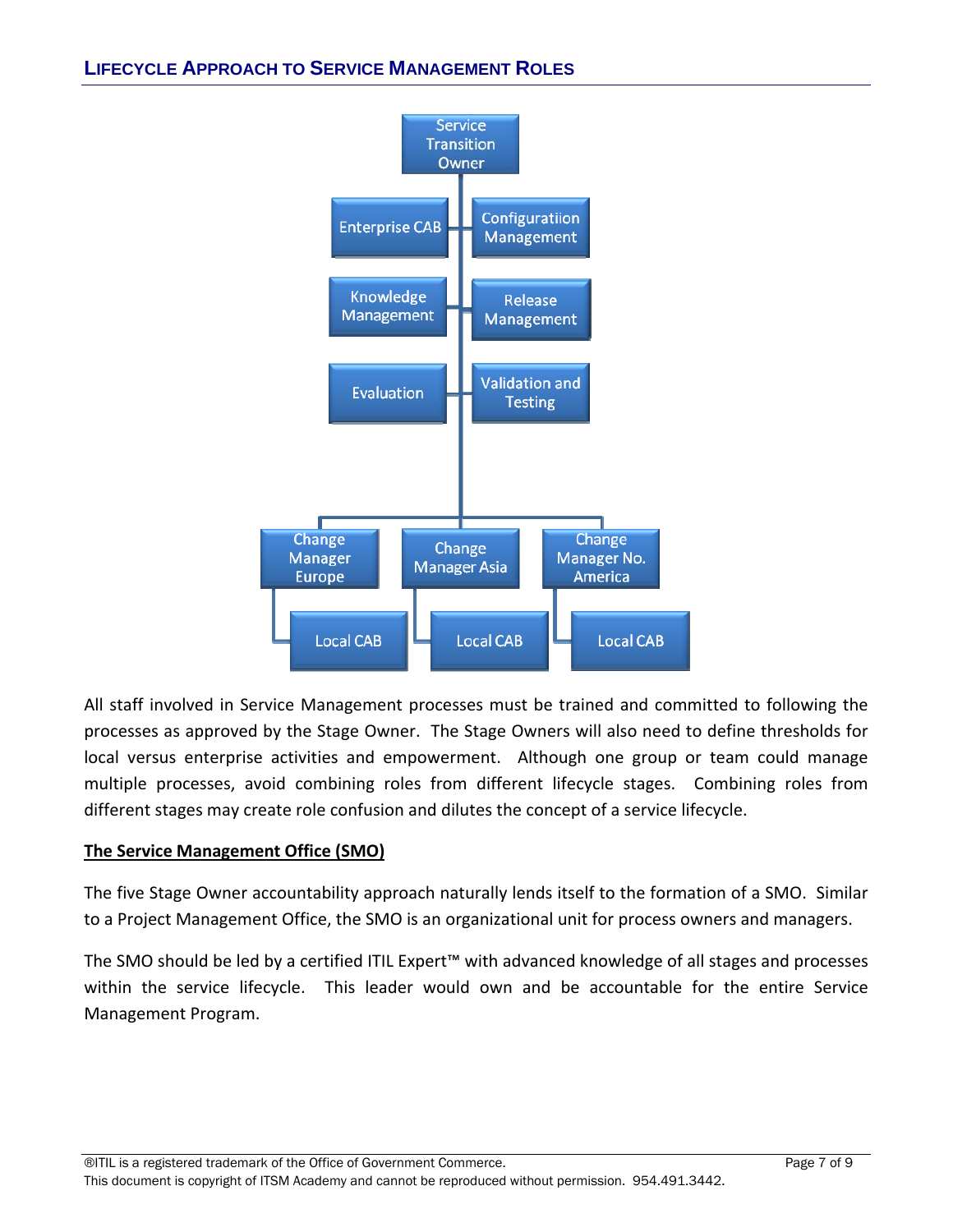The five Stage Owners, as well as any other titled process managers, would report into the SMO. Individuals who have process management responsibilities built into existing positions would have "dotted‐line" reporting into the SMO (meaning they are required to deliver against objectives defined by the SMO but remain with their line management).

The creation of a SMO visibly demonstrates the organization's commitment to applying Service Management best practices and continual process improvement. The SMO team has the same focus, goals and objectives. Because of this focus, process alignment is more probable with the creation of an SMO.

SMOs do have potential pitfalls, not the least of which is the risk of adding another silo to an already silo‐rich environment.

Should your organization establish a SMO?

- **Yes, if**
	- o You are a large organization, have a wide footprint and/or high volumes of change
	- o You are having difficulty assigning ownership
	- o The Stage Owners need an organizational structure
	- o You have the budget and approvals to create org‐chart positions
	- o The SMO will have sufficient authority and resources
- **No, if** 
	- o The SMO will add another silo or layer of bureaucracy
	- o You are succeeding with ownership roles that are spread across the organization
	- o You do not have sufficient support and resources